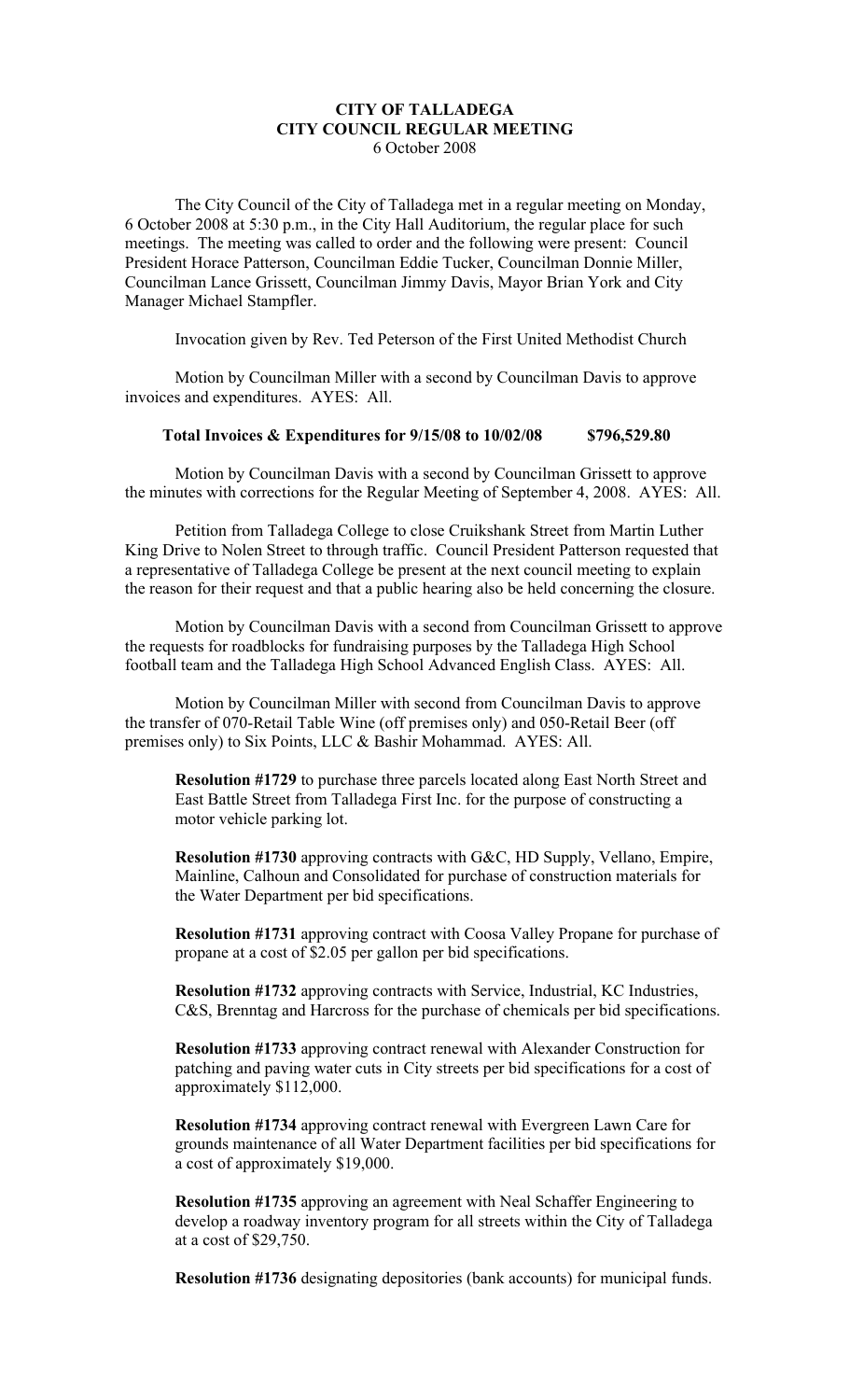**Resolution #1737** authorizing the Municipal Airport to make application for airport improvement funding assistance from the State of Alabama Department of Transportation for an amount not to exceed \$50,000.

**Resolution #1738** to enter into an agreement with Talladega First Inc. (Antique Talladega) to promote the City through tourism, encourage preservation and restoration of the downtown area and recruit new businesses to the downtown area in the amount of \$60,000.

**Resolution #1739** to enter into an agreement with The Greater Talladega Area Chamber of Commerce to promote the City of Talladega in the amount of \$37,500.

**Resolution #1740** to enter into an agreement with Community Action Agency of Talladega, Clay and Randolph Counties to provide transportation services for the elderly and disabled in the amount of \$10,000.

**Resolution #1741** to enter into an agreement with Community Life Institute to provide assistance and services to low income elderly individuals in the Talladega area in the amount of \$5,000.

**Resolution #1742** to enter into an agreement with East Alabama Regional Planning and Development Commission to assist the Senior Prescription Drug Program in the amount of \$30,000.

**Resolution #1743** to enter into an agreement with East Alabama Regional Planning and Development Commission to assist the RSVP Program in the amount of \$4,000.

**Resolution #1744** to enter into an agreement with the Talladega Rescue Squad to provide services to the Talladega community in the amount of \$4,200.

**Resolution #1745** to enter into an agreement with The Boys and Girls Clubs to provide services to the Talladega community in the amount of \$12,000.

**Resolution #1746** to enter into an agreement with Isaiah House Food Ministry to provide food items to the elderly and needy families in the Talladega area in the amount of \$7,000.

**Resolution #1747** to enter into an agreement with Talladega County Economic Development Authority, Inc. in the amount of \$50,000.

**Resolution #1748** to enter into an agreement with Talladega Heritage Commission in the amount of \$58,000.

Motion by Councilman Grissett with a second from Councilman Davis to adopt Resolutions #1729 to #1748. Roll Call. AYES: All.

**Ordinance #1647** designating the Finance Director and the City Clerk as authorized signatories on all City Bank accounts.

Motion by Councilman Grissett with a second by Councilman Davis for the immediate consideration of Ordinance #1647. Roll Call. AYES: All

Motion by Councilman Grissett with a second by Councilman Davis for the reading of the heading only of Ordinance #1647. Roll Call. AYES: All.

"An Ordinance by the City Council of the City of Talladega, Alabama to adopt method of payment of municipal funds pursuant to Code of Alabama, 1975, 11-43A-31."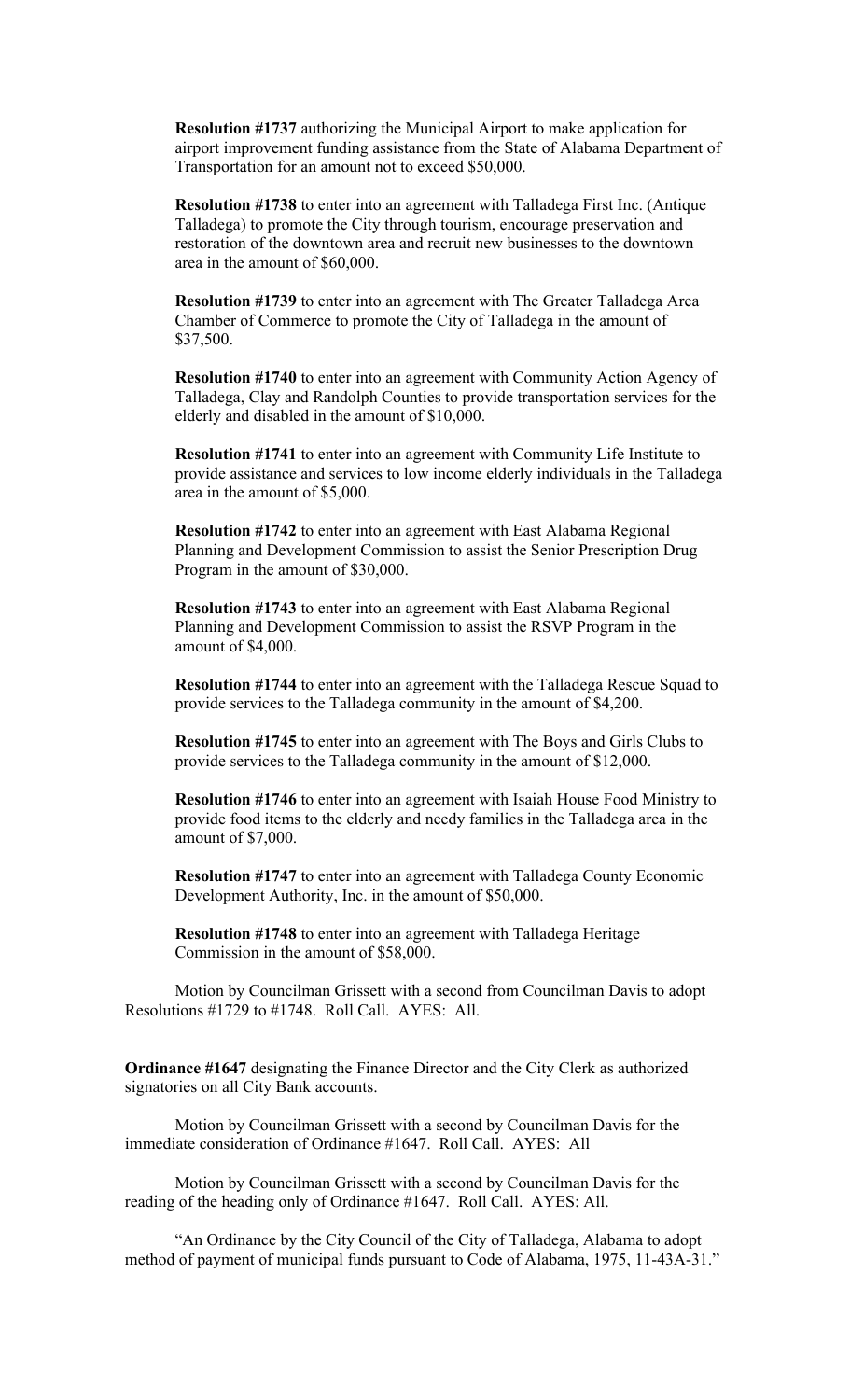Motion by Councilman Grissett with a second by Councilman Davis for the adoption of Ordinance #1647. Roll Call. AYES: All.

Motion by Councilman Grissett with a second by Councilman Davis to approve invoices and expenditures for the Water Department. AYES: Councilman Davis, Councilman Miller, Councilman Grissett, Council President Patterson; NAYS: Councilman Tucker.

### **Expenditures for 9/15 to 10/02/08** \$ 455,403.00

City Manager discussed the following items:

- Indicated that the money owed by the City of Lincoln was still an ongoing matter.
- Presented the Council with the City Attorney's legal opinion on the fence issue between Talladega Municipal Airport and ATAP and recommended that this opinion be accepted as the Council's position on the matter.

Motion by Councilman Grissett with a second from Councilman Davis to accept the presented legal opinion as the Council's position. AYES: All.

- Presented the City Attorney's legal opinion on zoning for modular/mobile homes in the City. Council President requested that the City Attorney be present at the next meeting to answer questions.
- Requested Council approval of new City positions: Accounting Clerk, Administrative Assistant to the City Manager, Assistant Director of Public Works, Community Development Director, Economic Development Specialist and second Administrative Secretary for the Manager's office.

Motion by Councilman Grissett with a second by Councilman Davis to approve the new City positions. AYES: All.

 Requested approval of revised job descriptions for Director of Public Works and Director of Parks & Recreation.

Motion by Councilman Grissett with a second by Councilman Davis to approve the revised job descriptions. AYES: All.

 Presented the Council with a summary report of his first 90 days on the job. Comments included the purchasing of land for a parking lot downtown, completion of budget and capital improvements program, improvements completed at the Sports Complex (thanking Coosa Valley Electric and the Talladega Municipal Airport for their help), submittal of several grant applications, working partnership with Talladega College, begin a fire hydrant flushing and servicing program, and completion of a map that shows all the property owned by the City.

Councilman Tucker commented on the problem of noise pollution from boom boxes but that there were some cases when a bit more noise during reasonable hours for a party or something would be alright and there needs to be a balance. Council President Patterson indicated that he did not want to alter the ordinance and requested a copy of the noise ordinance be in the next council packet.

Councilman Grissett thanked all those who sent cards, thoughts and prayers during his time in the hospital. Councilman Grissett commented on how the new appropriations contracts required a monthly report for accountability and that this was very straight forward and fair. Councilman Grissett asked for an update on the telemetry system, the Coleman Circle grant and the City's fuel conservation efforts. City Manager Stampfler indicated that there would be an update for next meeting. The Manager also stated that communication concerning the Coleman Circle grant would go first to the Mayor.